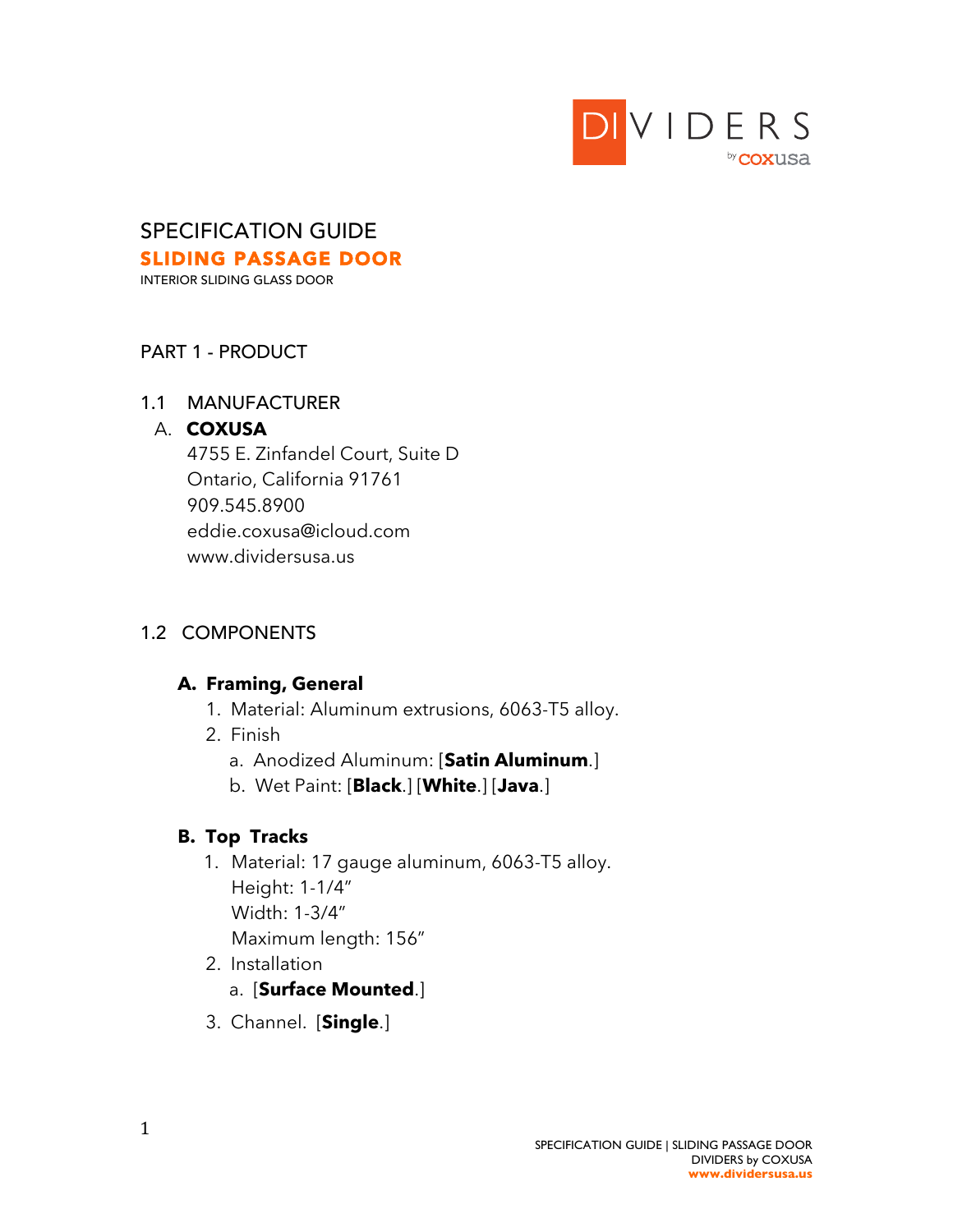

### 4. Panels

- a. [**Single**.]
- b. [**Double**.**]**
- 5. Finish
	- a. Anodized Aluminum: [**Satin Aluminum**.]
	- b. Wet Paint: [**Black**.] [**White**.] [**Java**.]

### **C. Bottom Tracks**

### 1. **No floor tracks required.**

### **D. Doors**

1. Stiles and Rails

### a. **Vertical stiles**

Material: 17 gauge aluminum, 6063-T5 alloy. Height: 1-1/2" Width: 1-5/16"

Maximum length: 193"

# b. **Horizontal rails** (**Top and Bottom**)

Material: 17 gauge aluminum, 6063-T5 alloy. Height: 1-5/8" Width: 1-5/16" Maximum length: [**143" Top Rail**.] [**156" Bottom Rail**.]

- c. **Maximum panel weight**: 150 lb.
- 2. Fascia

Material: 17 gauge aluminum, 6063-T5 alloy. Height: 2-3/4" Maximum length: 156"

## 3. Mullions

- a. H-Bar: Glazed-in aluminum bars. [**1.5 inch**] sight line.
- b. Plant-On Strips: [**1 inch**] sight line.
	- 1. [**Single-Sided**] décor strips with adhesive backing.
	- 2. [**Double-Sided**] décor strips with adhesive backing.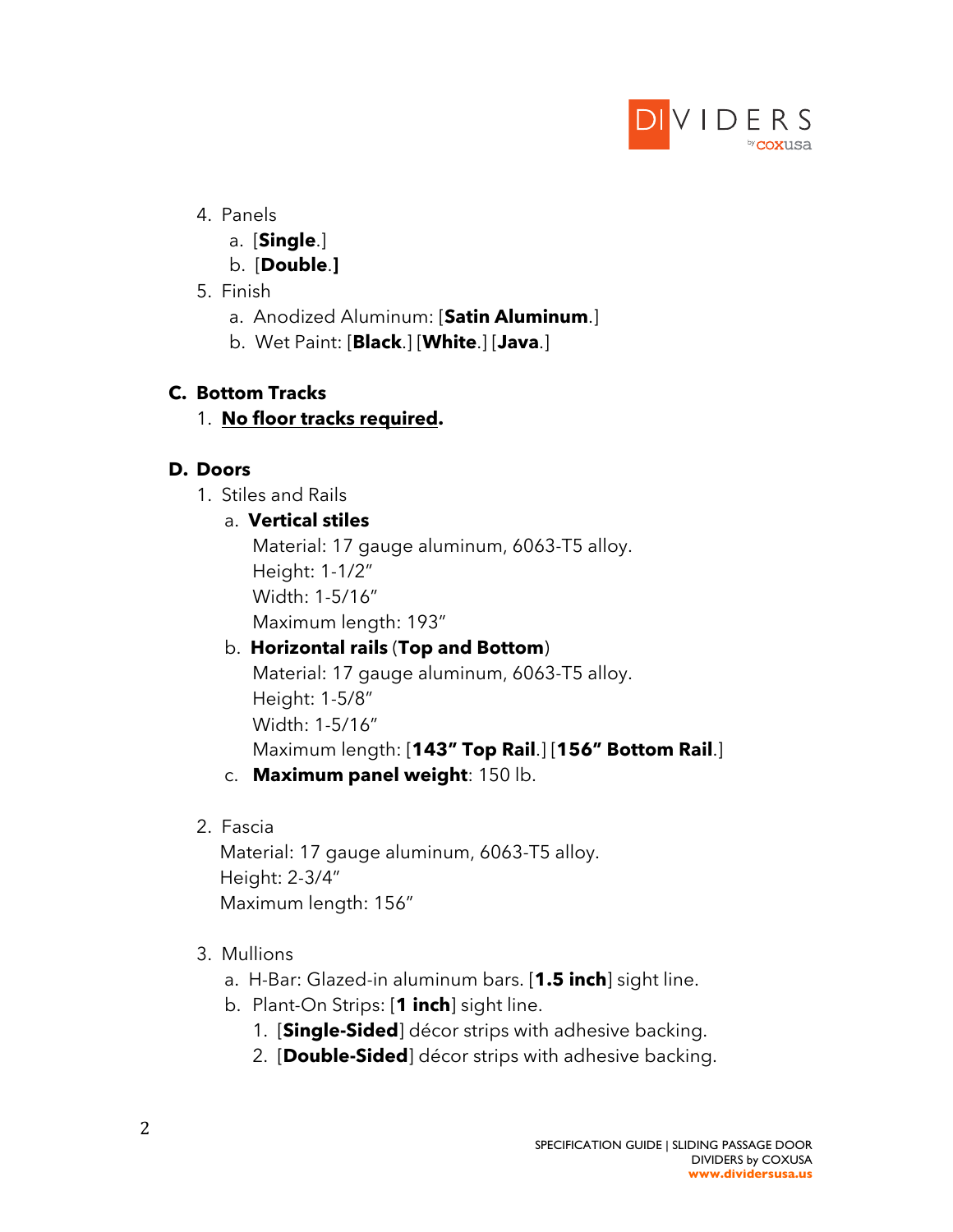

- 4. L-Bracket Material: 17 gauge aluminum, 6063-T5 alloy Height: 2" Width: 2-1/8" Maximum length: 156"
- 5. Spacer Block Material: Delrin DS100 NC000, injection molded part. Color: Black Dimensions: 1-1/2" x 1-5/8", ¼" thick.
- 6. End Cap Assembly Material: 17 gauge aluminum, 6063-T5 alloy. Dimensions: [**2-3/16" x 2-3/4"**] [**2-1/2" x 2-3/4"**] [**2-11/16" x 2-3/4"**] Thickness: 1/4"

### **E. Glass**

- 1. Monolithic Glass: 3mm thick with safety film backing. a. Back-Painting: [**White**.] [**Black**.]
- 2. Laminated Glass a. [**White**] laminated glass, 6mm thick with opaque interlayer.
- 3. Mirror: Mirror with safety film backing.
- 4. Monolithic Tempered Glass: [3mm 6mm]
	- a. Any tempered glass with glazing patterns [**acid etched**] [**frosted**] [**linen**].

#### **1.3 HARDWARE**

- A. Taped-On Handle
	- Material: 17 gauge aluminum, 6063-T5 alloy. Dimensions: 1" x 3"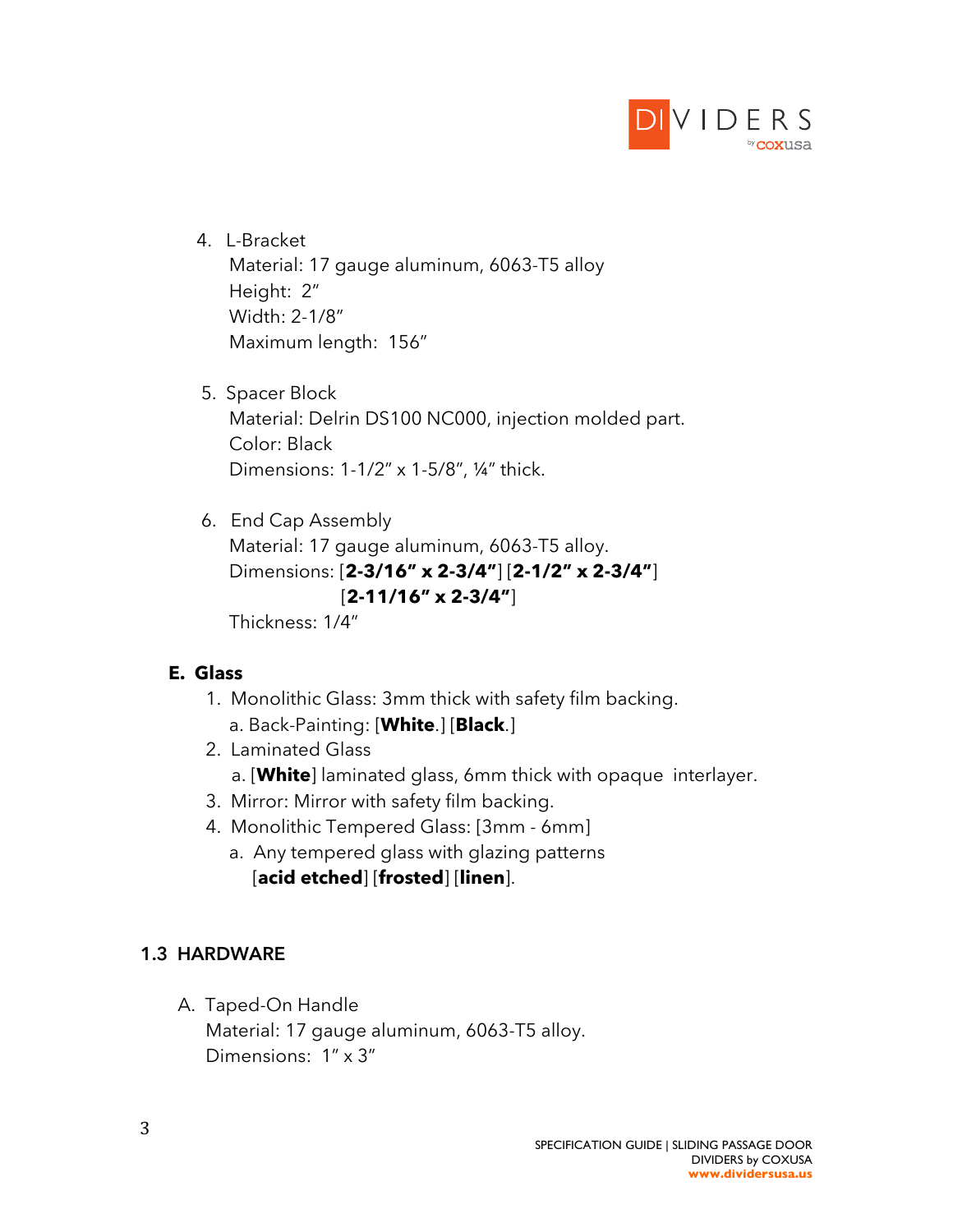

- B. Latches and Pulls [**Privacy**.] [**Passage**.]
	- 1. **Over Glass Latch (H-479)**

Material: Polycarbonate with monofilament line. Dimensions: 7/8" x 2-3/4"

- 2. **Recessed Pocket Door Edge Pull (H-485)** Material: Polycarbonate housing with Zinc AG40A lever pull. Dimensions: 3/4" x 2-5/8"
- 3. **In-Stile Latch (H-481)**

 Material: Polycarbonate with monofilament line. Dimensions: 1-1/8" x 3"

- 4. **Recessed Stile Pull (H-514)** Material: Polycarbonate. Dimensions: 7/8" x 2-5/8"
- C. Top Roller Assembly

Each top roller system consists of 2 top rollers with 4 nylon wheels with ball bearing axles. Roller assembly features an anti-jump design that provides a ¾" vertical adjustability.

D. Floor Mounted Guide

Material: Stamped metal roller assembly using 15-gauge zinc plated steel with two roller bearings over-molded with rubber. Installation: Attached to the [**floor**.] [**wall**.] Application: [**1panel system**.] [**2 panel system**.]

E. Track Stop

## **1.4 FABRICATION AND ASSEMBLY**

- A. Door Design
	- 1. 2-Lite: Divided horizontally into 2 lights.
	- 2. 3-Lite: Divided horizontally into 3 lights.
	- 3. 4 Lite: Divided horizontally into 4 lights.
	- 4. 5 Lite: Divided horizontally into 5 lights.